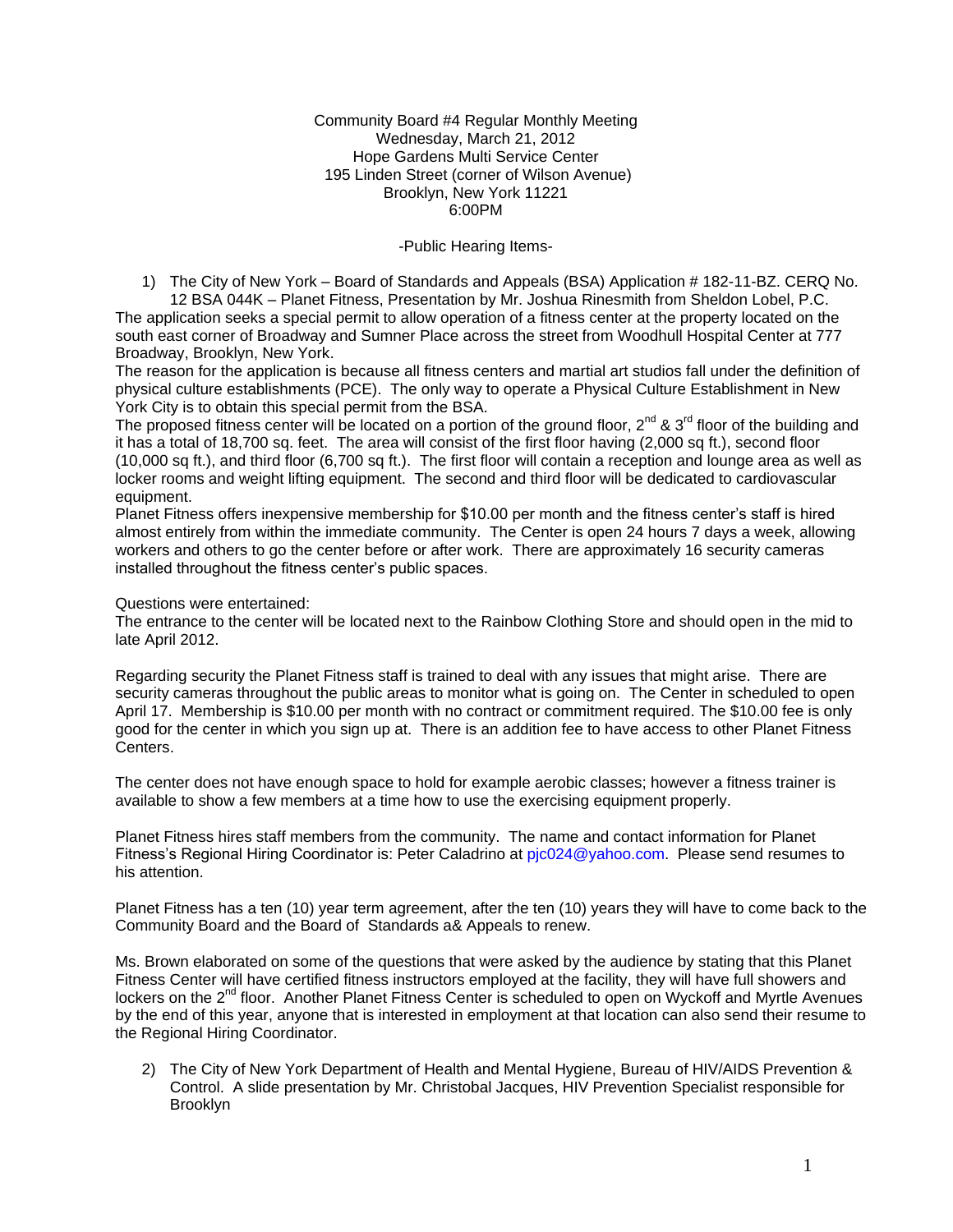HIV is the human immunodeficiency virus, which causes AIDS (Acquired Immune Deficiency Syndrome).

The NYC Department of Mental Hygiene Bureau of HIV Prevention & Controls seeks to lower mobility and immortality for those who have the HIV virus and AIDS; this means that they try to prevent infections and death/premature death. How do they do that? By trying to understand the epidemic and they try to practice primary prevention, secondary prevention, etc., they conduct marketing campaigns; encourage HIV testing, condom use and needle exchange, etc.

Every 9 ½ minutes someone in the United States is infected with HIV. In NYC the latest data stated that 3,481 HIV diagnoses were counted in 2010. Since the year 2000, there have been steady counts of approximately 4,000 HIV diagnoses occurring every year. 759 of those people found out that they had HIV at the same time that they received a diagnosis of AIDS. That means that the person had the HIV virus for a long time, it takes at least 10-12 years for a person to develop AIDS. This also means that the person did not get tested within that time.

The Department of Health and Mental Hygiene know of 110,736 people living in NYC with HIV. It is estimated that in NYC there are another 40 - 50,000 people that are HIV positive and do not know it. In 2010 1,695 persons died of HIV in New York City.

In Brooklyn there are 27,087 people living with HIV, with 71% being male and 29% female. There were 904 new diagnoses of HIV in 2010. This number has basically been the same for the last 4-5 years. Mr. Jacques stated that 78% of the new diagnoses have been found among Blacks and Hispanics, and this epidemic has come to rest in communities of color. 16% of Brooklyn Residence who first learned that they had HIV also had developed AIDS. The problem is that people are not getting tested early and they are not getting care early.

Williamsburg/Bushwick as the Dept. of Health has Bushwick listed has the 3<sup>rd</sup> highest rate of HIV, with Bedford Stuyvesant as #1, Crown Heights as #2, East New York as #4, and East Flatbush as #5. However, Bedford Stuyvesant and Crown Heights is a geographic area that is four times the size of Williamsburg/Bushwick, so actually the epidemic is worse in Williamsburg/Bushwick then in those other places.

The other problem is co-infections. Co-infection is when someone has HIV and Hepatitis C. 25% of the people with HIV are co-infected with Hepatitis C. Both Hepatitis C and the HIV virus can be caught by injecting an infected needle during drug use. Treating someone with both conditions is very difficult. Hepatitis C is much easily transmitted sexually when someone is HIV positive.

# Brooklyn Knows:

Brooklyn Knows is a large-scale public health initiative to increase voluntary HIV testing so that every Brooklyn resident learns his or her HIV status and has access to quality care and prevention. Brooklyn Knows is a social marketing campaign.

The NYC Department of Health and Mental Hygiene estimates that there are a half of a million (500,000) people in Brooklyn that have never been tested for HIV and that are sexually active. They would like to test all of them within the next 4 years by performing one or all of the following:

- Social Marketing  $\bullet$
- Media
- National HIV/AIDS Awareness Events: National Counseling and Testing Day on June 27, 2012), World's AIDS Day
- Workshop with Initiative Partners: Community Health Centers, Community Based Organizations, Hospitals (with separate training workshops for each one)
- Station Domination: The take over of a subway stations for one month

# Questions were entertained:

The Dept. Of Health performs rapid testing, where you can get results in 20 minutes by using an oral swab.

The problem is not where HIV came from, the fact is HIV is an epidemic and it has come to rest in this country and in our community and we have to address the problem stated Mr. Jacques in his response to Rev. Matthew Rae's statement regarding AIDS coming to the United States from other countries.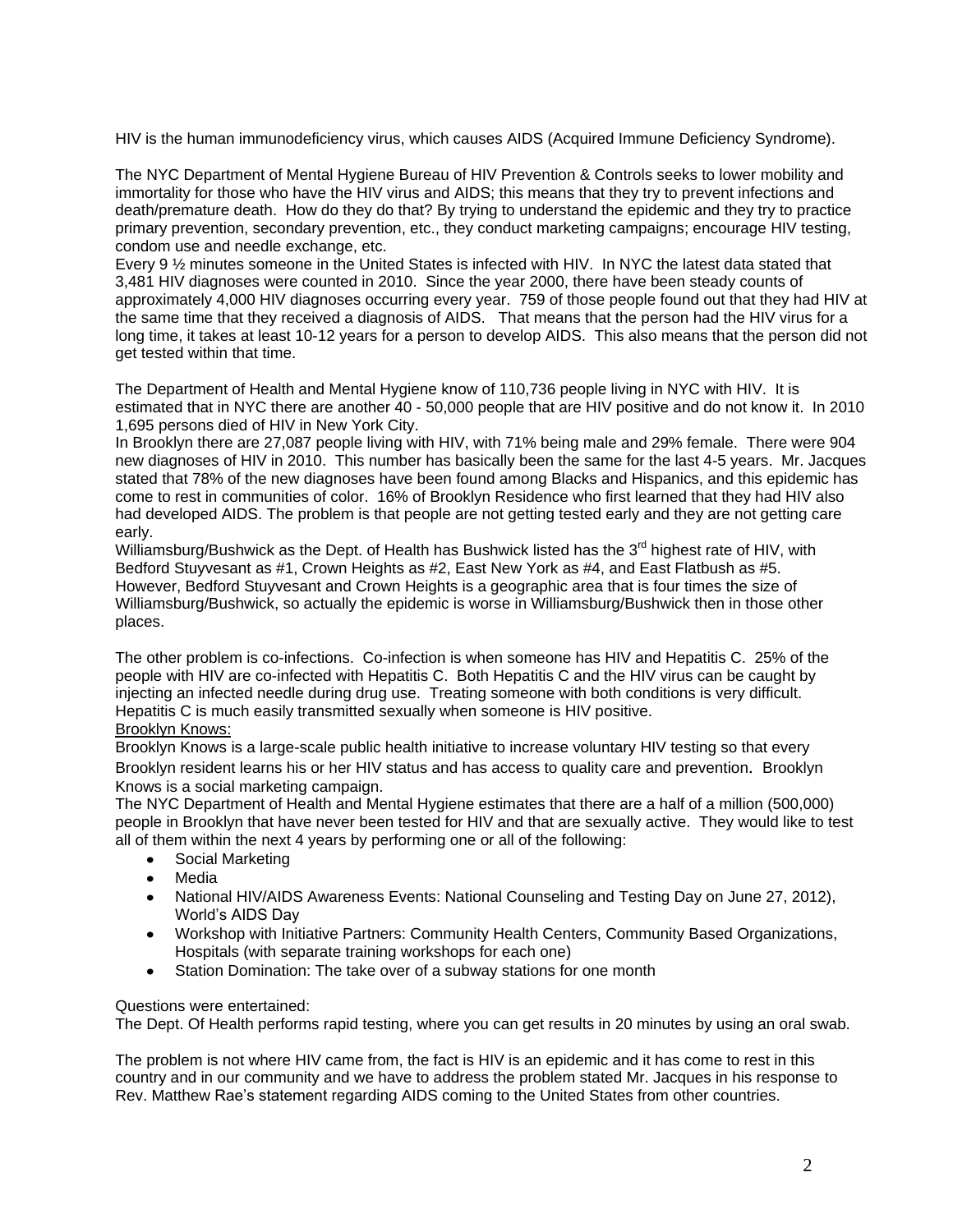Ms. Brown stated the information about AIDS/HIV is being reached out to the Public High School she asked Mr. Jacques if they should go as far as the Intermediate Schools.

Mr. Jacques stated that of cause they should go into Intermediate Schools because by the time kids get to High School sex has already happened. However he stated that we live in a very complicated bureaucracy. They are not allowed in the Elementary Schools, nor are they allowed in the Grammar Schools, and they are barely allowed in High Schools. They are not even allowed in Riker's Island and Riker's Island has 15% zero prevalence, meaning that 15% of the inmates in Riker's Island are HIV positive stated Mr. Jacques.

The District Manager thanked Mr. Jacques for his extremely informative information.

The Health, Hospitals and Human Services Committee under the Chairperson Ms. Mary McClellan asked Mr. Jacques to come to the board meeting to give a presentation. Hearing his presentation was the first phrase. The second phrase will be testing and education.

Community Board #4 working with our Health Care providers and everybody else who is willing to join us would like to host a testing day as a service to the community stated the District Manager.

The Chairperson, Ms. Julie Dent closed the public hearing portion of the meeting and opened the regular monthly board meeting at 7:12PM.

The Chairperson, Ms. Julie Dent asked the District Manager, Ms. Nadine Whitted to call the first roll call. **Roll Call:** 28 members present constituting a quorum.

#### **Chairperson's Report:**

Ms. Dent asked for the acceptance of the agenda with any necessary corrections. The agenda was accepted by Ms. Martha Brown and second by Ms. Elvena Davis. All board members present were in favor.

Ms. Dent asked for the acceptance of the previous month's minutes. The previous month's minutes was accepted by Ms. Saundria Simmons and second by Ms. Barbara Smith. All board members present were in favor.

The Chairperson, Ms. Julie Dent welcomed and thanked everyone in attendance to the Community Board #4's March 21, 2012 meeting. As the second day of the Spring Season Ms. Dent said Happy Spring and asked that they all continue to work towards the betterment of their beloved Bushwick Community.

Ms. Dent asked that the Elected Officials and/or their representatives introduce themselves and state their respective addresses and telephone numbers.

1) Yamilka Mena Representing Councilmember Diana Reyna, 217 Havemeyer Street, 2<sup>nd</sup> Floor, 718-963-3141

Representatives from City, State or Federal Agencies:

1) Zulma Novoa – NYC Dept. Of Health & Mental Hygiene, 485 Throop Avenue, 646-253-5855

- 2) Magdalena Mangual Wyckoff Heights Hospital Medical Center, Positive Health Management Program 718-508-4669
- 3) Judy Kamilhor Brooklyn Public Library, Grand Army Plaza, 718-230-2014
- 4) Bill Fitchett, FDNY Battalion Chief Battalion 28, 392 Himrod Street, 718-965-8328

Representatives from Community Based Organizations:

- 1) Maggie Cheney EcoStation NY, 130 Palmetto Street, 646-393-9305
- 2) Isonia Ricks Ace Integration, Broadway & Woodbine 347-671-2199
- 3) Rosemary Oquendo Bushwick Impact @ Grand Street Settlement, 718-418-1724
- 4) Roman Woodson Opportunity for a Better Tomorrow (OBT), 280 Wyckoff Avenue, 718-381-3222

These formal introductions are made in an effort to acquaint the public with those who may be able to assist and help with any type of problem or concern one may be facing. Additionally, by these introductions each agency representative has the opportunity to know one another.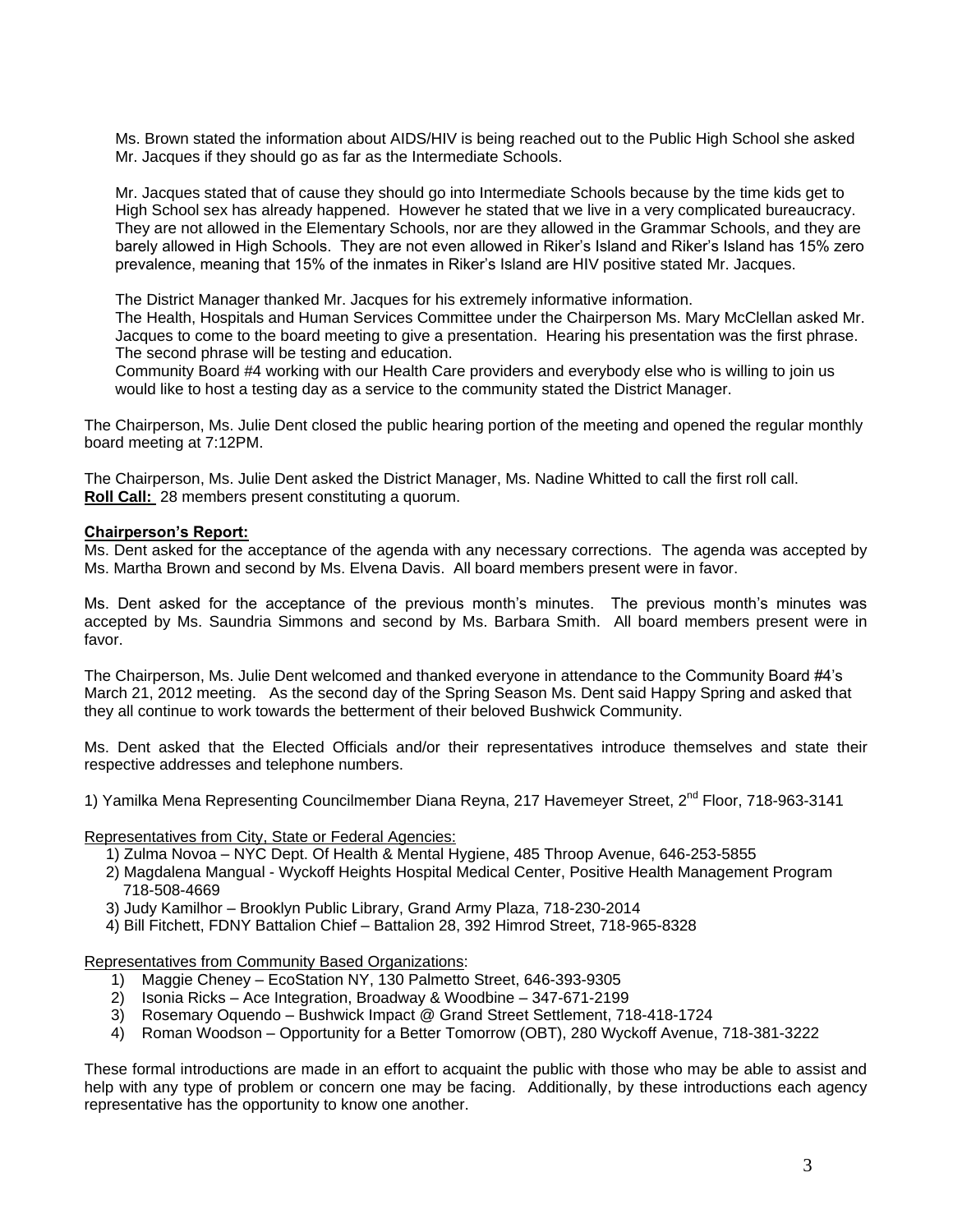Update on the move: Dr. Benjamin Igwe could not attended tonight's meeting due to an emergency, however he notified the District Manager that the Department of Buildings and Family Services Network of New York (FSNNY) are nearing completion with a few items left to be cleared.

The District Manager contacted the Department of Buildings and she should have more information within the next two weeks regarding the issuance of the Certificate of Occupancy and a moving date.

The NYC Department of Education will be holding a Joint Public Hearing and Educational Impact Statement on the Proposed Closure of the Bushwick Community High School and the Proposed Opening Co-location of the New School with the Roland Hayes Junior High School (I.S. 291)

This is a proposal to close Bushwick Community High School at the end of the 2011-2012 school year. If approved, the school would close at the end of this school year and all current non-graduating Bushwick Community HS students would be guaranteed a seat at the New School that is opening in the same building for the 2012-2013 school year.

The date for the meeting is April 18, 2012 at 6:00PM at the Bushwick Community High School 231 Palmetto Street, Brooklyn, New York 11221. Sign up for public comment will begin at 6:30PM and will close 15 minutes following the start of the hearing.

The Summer Youth Employment Program for 2012 applications should become available during the month of April. To qualify for SYEP:

- You must be at least 14 24 years of age. You can not be over the age of 24 by July 5, 2012
- You must be a permanent resident of NYC (5 boroughs)
- You must submit an application online or in person to an authorized SYEP provider
- If selected you will need to provide further documentation to verify the information on your application (Birth record, Social Security, Proof of Income, working papers for ages 14-17)

You can apply two ways:

- 1. Visit [www.nyc.gov/dycd](http://www.nyc.gov/dycd) and complete the online application
- 2. Download and print a copy of the application, complete and return it to a community based SYEP authorized provider. The local provider for the SYEP is the Ridgewood Bushwick Senior Citizens Council Inc. located at 1474 Gates Avenue, Brooklyn, New York 11237, 718- 381-9653 ext. 119

The Chairperson enclosed a resolution concerning cuts to child care and after school problems to her report. She stated that the information is crucial to many families in the community. She asked that the Community Board go on record in support of the resolution which will be forwarded to Mayor Bloomberg and to the local Elected Officials. The Chairperson read the resolution; afterwards she asked that everyone contact their Elected Officials.

The Pioneers of Bushwick (POB) photographic exhibit by Darryl-Ann Saunders, Exhibit dates: February 24 through April 27, 2012 at the Diana Jones Senior Citizens Center, 9 Noll Street (corner of Bushwick)

Election of Officers: According to the By-laws, an Ad-hoc-nomination committee must be selected from members who are not interested in running for an executive office. The Nomination Committee will be charged with compiling a slate of members who are eligible to run for office.

- Nomination Committee Barbara Smith  $\bullet$ 
	-
	- Raul Rubio
	- Mary McClellan
	- Saundria Simmons  $\bullet$
	- Elvena Davis  $\bullet$

### **District Manager's Report:**

## Meetings Attended

February 16, 2012 –

Attended a meeting sponsored by the Ridgewood Bushwick Senior Citizens Inc., Housing Office with the residents of the Rheingold Housing Development located on Bushwick Avenue, Forrest Street, Noll Street and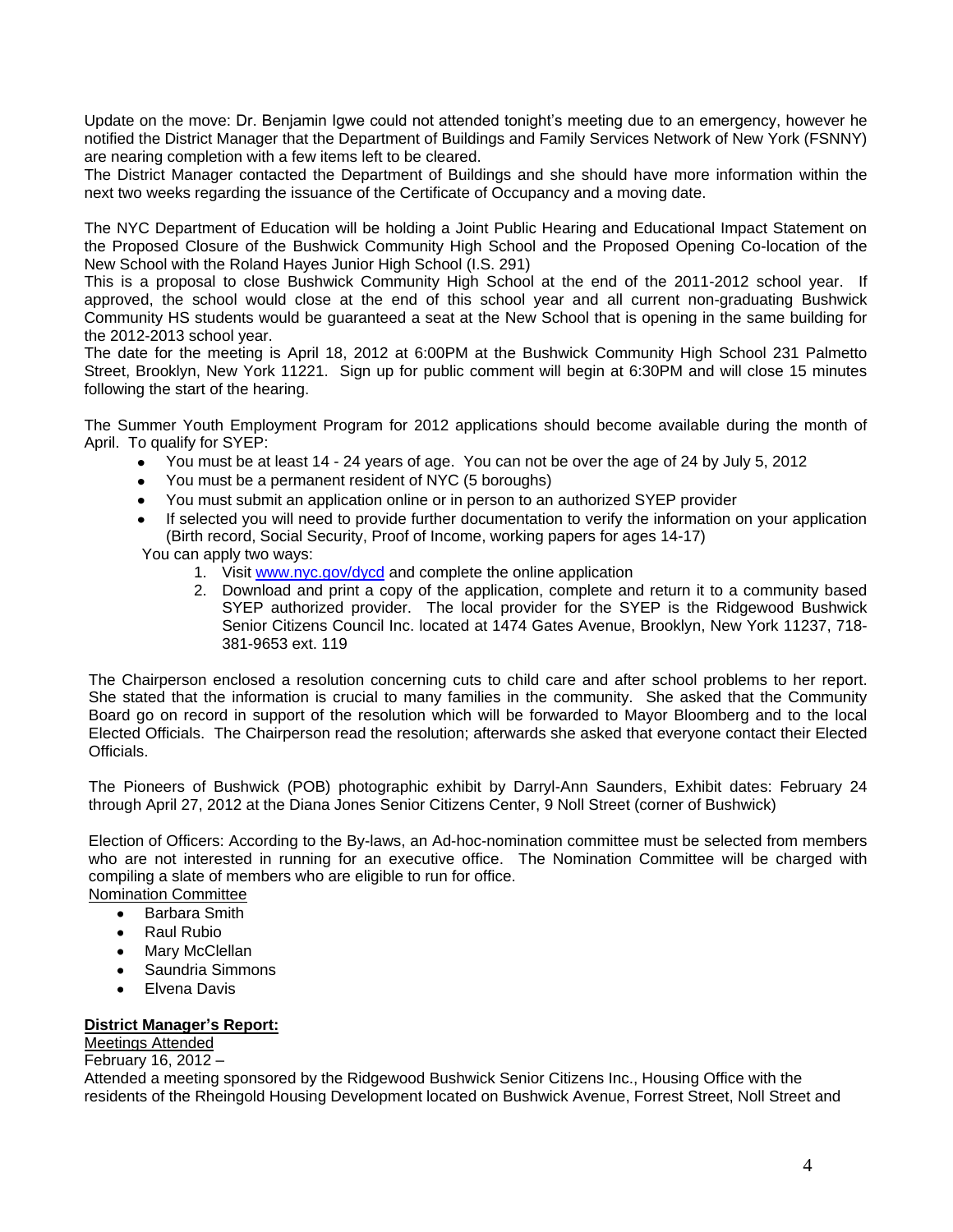Beaver Street. Also in attendance were Assemblyman Vito Lopez and the NYPD 83<sup>rd</sup> Precinct. The purpose of the meeting was to bring to the city's attention how pedestrian safety is a major issue. Particular locations discussed were Bushwick Avenue/Beaver Street, Bushwick Avenue/Arion Place, and Bushwick Avenue/Noll Street. Many senior citizens residents have voiced concern that Bushwick Avenue like Manhattan should have count down crossing mechanism which would display how much time is allocated before the crossing signal changes. There are many hearing impaired families in the units within the development and it is crucial that signs be installed at those locations to indicate crossing for those residents.

Other specific items that were requested:

- 1. Noll Street/Bushwick Avenue signal and crosswalk
- 2. At 87 Melrose Street a request for a Stop Sign
- 3. Forest Street/Bushwick Avenue a sign indicating (wrong way)
- 4. Melrose Street/Bushwick request a Speed Hump

NYPD's 83<sup>rd</sup> Precinct Highway Safety Officer PO Cuebells stated that Bushwick Avenue is Bushwick's "Queens" Blvd" in terms of traffic, it is imperative that the cross-walks are redone and the traffic light are in sequence.

February 23, 2012 – Attended the Pioneers of Bushwick – Portrait Unveiling Borough President Markowitz held the Black History Month Celebration at Brooklyn Borough Hall

February 27, 2012 –

The Kings County District Attorney Charles J. Hynes – Update meeting on Prostitution and Crime Also in attendance were NYC Council Member Reyna and Department of Transportation Commissioner Joe Palmeri. The Borough Commissioner stated that increased lights along the Broadway Corridor have been approved for the summer.

The Honorable Charles Hynes stated that a very successful Gun Buy Back took place where 182 guns were turned in. Even though this occurred in a neighboring district he noted that they are working to have a place in Bushwick so that people will not have to travel out of the district to turn in their guns. He noted that the NYC Council is trying to get the NYPD to waive the overtime for the Police Officers assigned to work at those events.

The DA also mentioned that the John School Program is successful working and those Johns that are arrested for prostitution has to pay a fine of \$350.00 and attend a 5 hour course. He noted that in Bushwick 31 search warrants were issued.

February 28, 2012 – Attended the Housing and Land Use Committee Meeting

February 29, 2012 – Attended the United States Postal Service Customer Advisory Council Meeting Topics discussed:

- 1. Closing of their Central Processing Unit due to contractual obligation
- 2. Recent Area Mailing Processing (AMP) Study: Queens and Staten Island AMP will be closing. This information translate to Brooklyn's mail will be processed in Queens for incoming mail. The Morgan Facility located in Manhattan will process Brooklyn's outgoing mail. 1<sup>st</sup> Class letter and Periodicals will most probably take an extra day to get to its destination.

These changes may take affect as early as this summer.

March 6, 2012 – Attended the 83<sup>rd</sup> Precinct Community Council Meeting

March 7, 2012 – Attended Community Board #4 Executive Meeting

March 8, 2012 – Attended the Civic and Religious Committee Meeting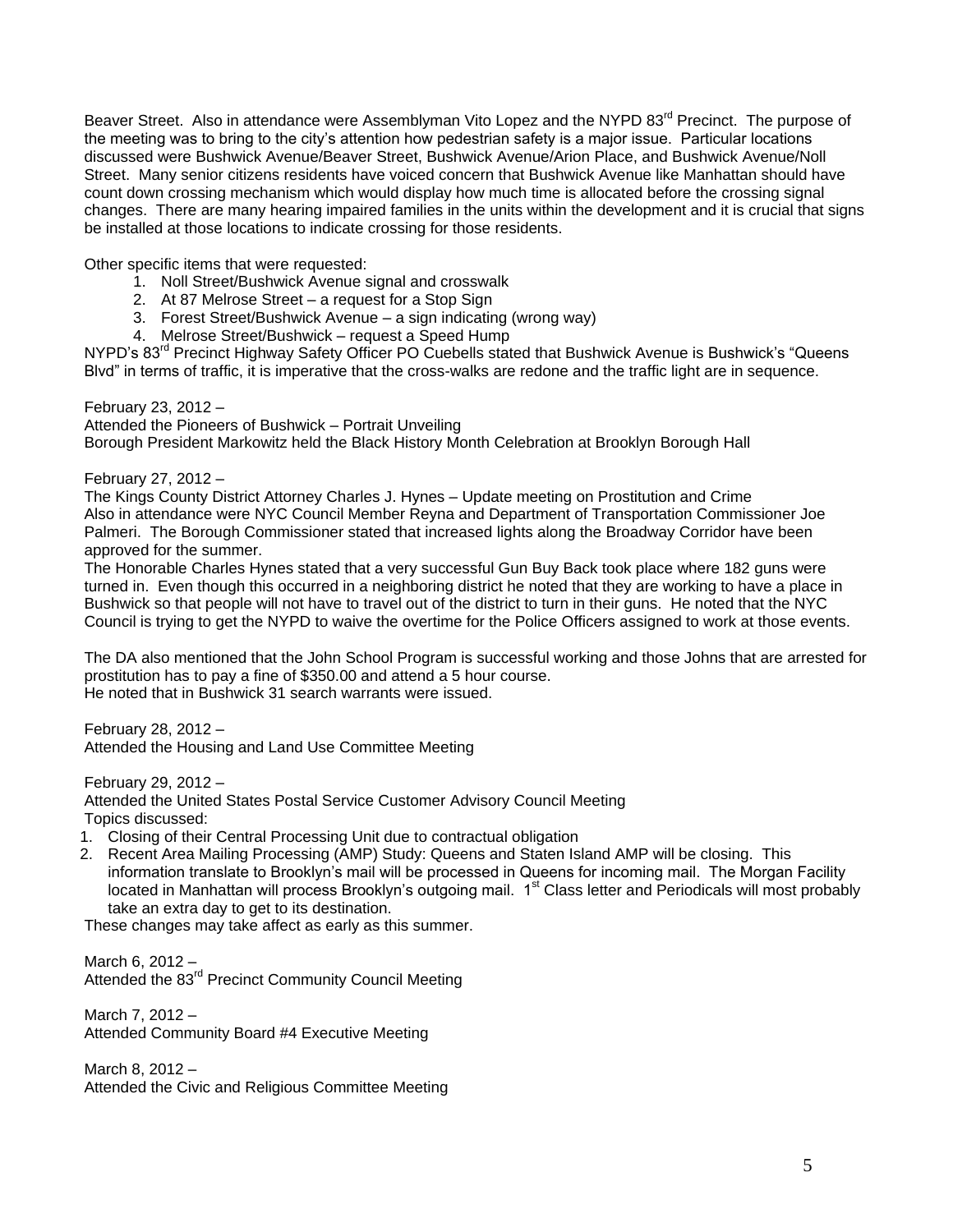Other Issues:

Milling and Paving - NYC Department of Design & Construction: The schedule consists of shaving away of 2" of roadbed, and then 15 days after that is done the NYC Department of Transportation will schedule the paving and any other work that is required. The work is expected to be completed by the end of April 2012.

- Willoughby Avenue between Broadway and Cypress Avenues
- Stanhope Street between Bushwick and Cypress Avenues
- Harman Street between Bushwick and Wyckoff Avenues
- Madison Street between Broadway and Ridgewood Place

Project Safe Surrender - Friday and Saturday, April 6 & 7 at the Mt. Pisgah Baptist Church located at 212 Tompkins Avenue (corner of DeKalb Avenue) at 9am to 3pm. This is an opportunity to resolve outstanding summons and warrants such as:

- Unlawful possession of Alcohol for those under 21 of age
- Unlawful possession of Hand Cuffs
- Littering
- Riding a bicycle on the sidewalk
- Unlawful possession of Marijuana
- Making Unreasonable Noise
- Animal Nuisance, Unleashed Dog
- **Spitting**
- **Trespassing**
- Etc…

These outstanding summonses and warrants can affect ones opportunity to obtain employment. This is an opportunity to clear these matters up. For more information call 718-250-3888 or visit [www.projectsafesurrender2011.org.](http://www.projectsafesurrender2011.org/)

# **Committee Reports**

Civic & Religious Committee (CRC): Ms. Elvena Davis, Committee Chairperson, Thursday, March 8, 2012, 6PM Location: New Jerusalem United Methodist Church, 484 Knickerbocker Avenue

Members Attended: Elvena Davis, Avellar Hansley, Rev. Grace Aytes

Others in Attendance: District Manager Nadine Whitted, PO Damarys Franco, Anita Haines Items Discussed:

The 7<sup>th</sup> Annual Bushwick 2012 Parade's theme: "BUSHWICK STOMPS OUT BULLYING"

1) New Route: Beginning at Heckscher's Playground

 Linden Street / Wilson Avenue to Irving Avenue Irving Avenue to Putnam Avenue Putnam Avenue to Bushwick Avenue Bushwick Avenue to Gates Avenue Gates Avenue to Knickerbocker Avenue Knickerbocker Avenue to Menahan Street

- 2) Instead of a DJ the committee decided to have CD's playing for music
- 3) A Marching Band is needed the following schools will be contacted: IS 383, PS 274, IS 347/349 and Achievement First @ 383
- 4) Planned Activities: NYPD Youth Services, 50 ft. wall climbing, coloring books, etc. They would like to have steppers and double-dutch activities.
- 5) Other Participants: FDNY Explorers, 83<sup>rd</sup> Pct. Explorers, Auxiliary Officers
- 6) As in the past the Bogopa Corporation has been the sponsor of the Barbeque

The next meeting will be April 12, 2012 at 315 Wyckoff Avenue, 6PM

Housing and Land Use Committee (HLU): Ms. Martha Brown, Chairperson, Tuesday, February 28, 2012, 6PM Location: 315 Wyckoff Avenue, 2<sup>nd</sup> Floor

Members Attended: Martha Brown, Cyril Joseph, Gladys Puglla, Freddy Fowler, Anne Guiney, William Harris, Victoria Fernandez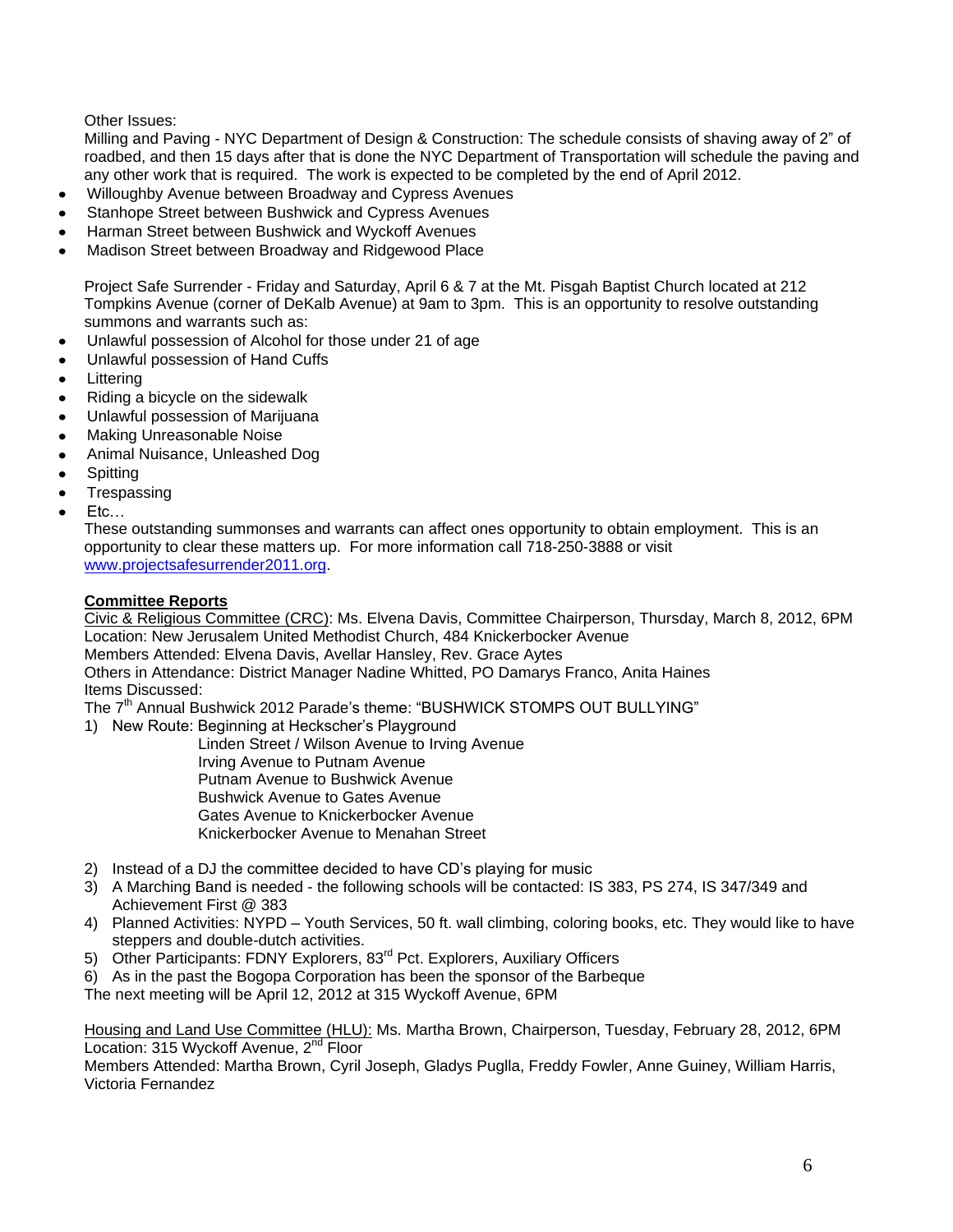Others in Attendance: Nadine Whitted (District Manager), Joshua Rinesmith, Esq., Sheldon Lobel, P.C. Counsel for Planet Fitness Centers

Items Discussed:

Planet Fitness – 777 Broadway, Brooklyn, New York: Seeking a variance regarding BSA approval for 182-11- BZ/CEQR 12 BSA044 K

(See Public Hearing Item #1)

Parks & Recreation Committee (PRC): Mr. Robert Camacho, Committee Chairperson, March 12, 2012, 6PM Location: 315 Wyckoff Avenue, 2<sup>nd</sup> floor

Member Attended: Lucy Belardo, Cirilo Nunez

Others in Attendance: Nadine Whitted, PO D. Franco, Eddie Vargas-NYC Dept. of Parks and Recreation, Robert Colon-BQ Sports Center, Enrique Garcia-Real Guadalupe, Eva DeJesus-Eva's Sports, Robert Cerver-Quebradillas

Items Discussed:

- 1) Parade Date / Cost: The date for the leagues and organizations including soccer will be held on Saturday, May 12, 2012 at 12:30PM. All organizations must share the cost of both the permit fee and any additional costs. The NYPD's legal department now charges for the number of people involved in the parade.
- 2) Park Usage: There will be not playing in Hope Park on Saturday, May 12, 2012 Each organization must submit the following:
	- Roster –Children 12 years and younger with proof of residency  $\bullet$
	- Incorporation or 501 ©  $\bullet$
	- Insurance  $\bullet$
	- Each organization must keep the park clean and free of liter
- 3) Responsibilities of organizations/leagues
	- Permits must be with you during playing times and available to be shown if asked
	- Maintaining park and keep it liter free
	- Should there be any problems you must notify NYPD
	- $\bullet$ No vendors on NYC Department of Parks & Recreation Property including sidewalks
- 4) NYC Dept. Of Parks & Recreation NYPD and Community Board #4 discussed the problems association with the Andres Gomez Soccer League
- 5) Next PRC meeting will be held on March 29, 2012 at which time the organization must submit all required paperwork

The Chairperson welcomed and thanked the following NYPD Officers for attending the meeting representing the  $83^{\text{rd}}$  Pct.:

PO Fox, PO Reyes and PO Maraa

The Chairperson congratulated Board Member Brenda Lee Tramble-Johnson on her recent marriage that took place earlier in the month.

Public Safety Committee (PSC): Ms. Barbara Smith, Committee Chairperson, Tuesday, March 6, 2012, 6:00PM Location: 83<sup>rd</sup> Pct., 480 Knickerbocker Avenue

Members Attended: Barbara Smith, Rev. Grace Aytes, Avellar Hansley, Linda Mckinley, Mary McClellan, Victoria Fernandez, Elvena Davis, Gladys Puglla, Freddy Fowler

Others in Attendance: Nadine Whitted, PO Franco (83rd Precinct), DI Tasso-Community Affairs Officer Commanding Officer of the 83<sup>rd</sup> Pct., Nikki Koch, Julia Huffman, Marco Tenezaca, Pedro Almomte, Jairo Crisostamo, Esmeralda Valencia

Item Discussed:

Request for NYS Liquor Authority Licenses

- 1) Baby Corba Coalition LLC., 6 Wyckoff Avenue Approved
- 2) Esmeralda's Restaurant, 1497 Myrtle Avenue Approved
- 3) Rinconsito Inverto Corp, 145 Central Avenue Approved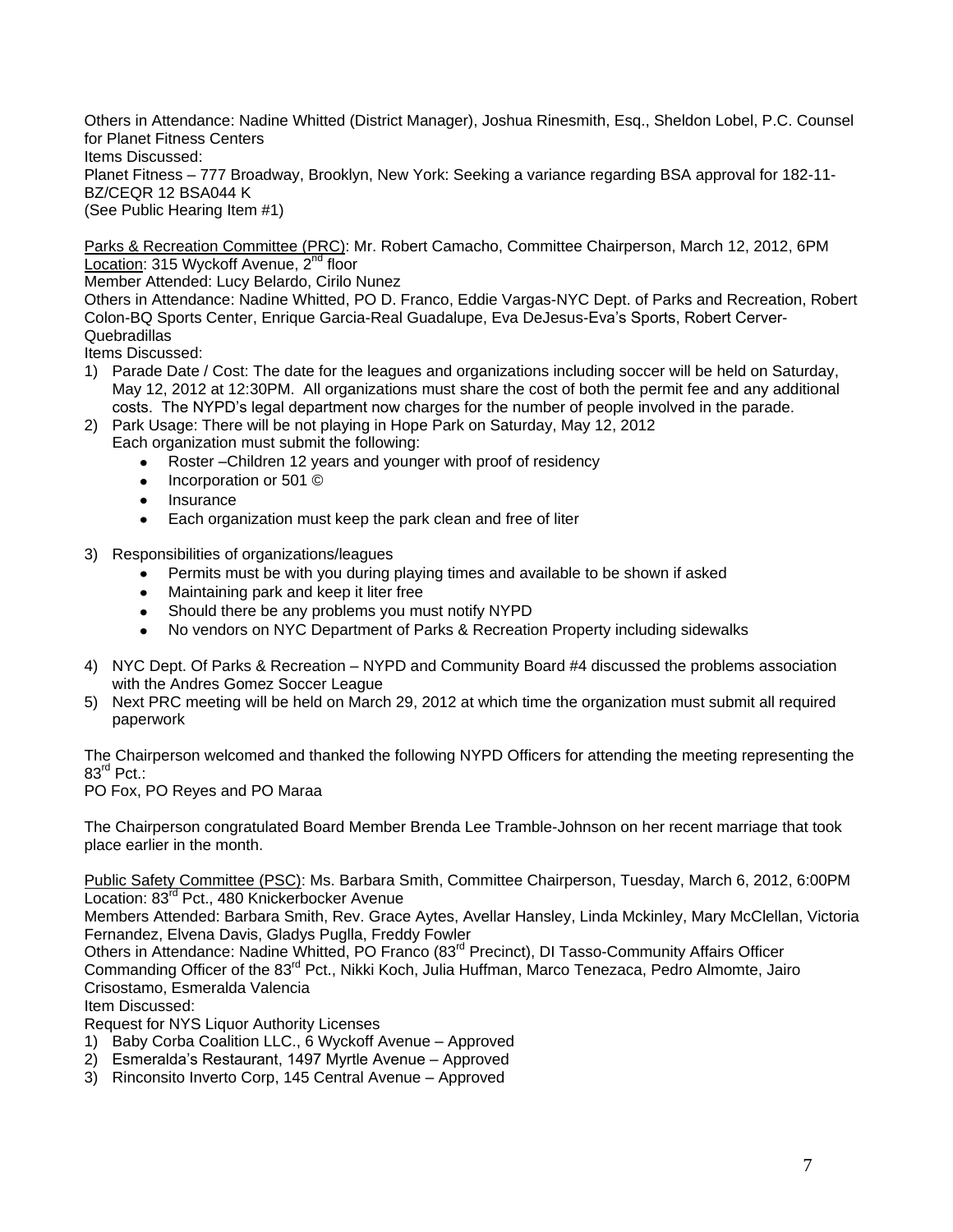- 4) Balcon Quiteno Inc., 334 Menahan Street On Hold until after April 12, 2012 when the applicant will be invited again to the Public Safety Committee Meeting
- 5) Max Eagle Food Corp, 388 Central Avenue Approved

## **Recommendations:**

1) Ms. Martha Brown asked that Agenda Item #1 –Planet Fitness, City of New York Board of Standards and Appeals (BSA) BSA Application 182-11 CERQ No. 12 BSA 044K be approved by CB#4 Motion to accept was made by Mr. Cyril Joseph and second by Mr. Robert Camacho. All members present were in favor. Motion passed.

2) The District Manager stated that Ms. Dent asked for support and endorsement in her report regarding "Campaign for Children", a partnership of The Emergency Coalition to Save Child Care and the NYC Youth Alliance.

Asking that CB#4 endorse the campaign and call on Mayor Bloomberg to take the steps necessary to support the child care and after-school systems in his Executive Budget by restoring \$104 million to the Administration for Children's Services for child care and \$66 million to the Department of Youth and Community Development for after school programs.

Ms. Martha Brown motioned to accept the resolution requesting that monies be restored to the budget. The motion was second by Mr. Raul Rubio. All members present were in favor. Motion passed.

3) Ms. Nadine Whitted asked for a recommendation to accept the PRC report as read. Ms. Mary McClellan made a motion to accept the Parks & Recreation Committee report a read. The Motion was second by Gladys Puglla. All members present were in favor. Motion passed.

4) Ms. Nadine Whitted asked for a recommendation to accept the PSC report as read. The motion was made by Ms. Elvena Davis and second by Ms. Joann Grant. All members present were in favor. Motion passed.

### **Old Business:**

Ms. Whitted asked the board members to fill out and return a housing survey that was developed by the Housing and Land Use Committee dealing with rezoning.

### **Announcements:**

The Bushwick Community Partnership Presents Foster parent Information Event - Helping Build Your Community & Learn how to become a foster parent, Monday, April 23, 2012, Wyckoff Heights Medical Center, 347 Stockholm Street, 5<sup>th</sup> Floor conference room (A,B and C) 6pm-8pm

Speak with foster parents and find out how to join the network of resource parents. Light refreshment and childcare will be provided. Please RSVP to Andre Lucy @ 718-237-9865 to confirm your attendance

Parents!!! Do you need child care? Enrollment Saturday, April 7, 2012 Place: Miniature Golf course on Broadway and Cornelia Time: 10am-12pm for more information contact Cynthia Velez @ 347-210-6150 or Maira Hodge @ 718-443-2577

Brooklyn Public Library: Authors and Artists Join us for a fun afternoon of reading and art making! Saturday, March 10 at 1pm-2:30pm and Saturday, April 21, 1pm-2:30pm

Bushwick Public Library, 340 Bushwick Avenue @ Seigel Street, for questions call Jason Andrew at 646-361- 8512

Monies are also need to support the Brooklyn Public Libraries; any money that you can give to support will be appreciated.

Rosemary Oquendo – Bushwick Impact @ Grand Street Settlement Bushwick Child & Family Center: Empowering Parents to maximize their Children's Potential – Join us on Thursday for:

- Information and referrals to services throughout the community 9:30am-3pm
- Mother's support group: 10am-12pm March  $15<sup>th</sup>$  and 29<sup>th</sup>
- Read Aloud: for parents with babies and toddlers: 10am-12pm, March 8<sup>th</sup> and 22<sup>nd</sup>

For more information call 718-418-1724 or email: [info@bushwickimpact.org](mailto:info@bushwickimpact.org)